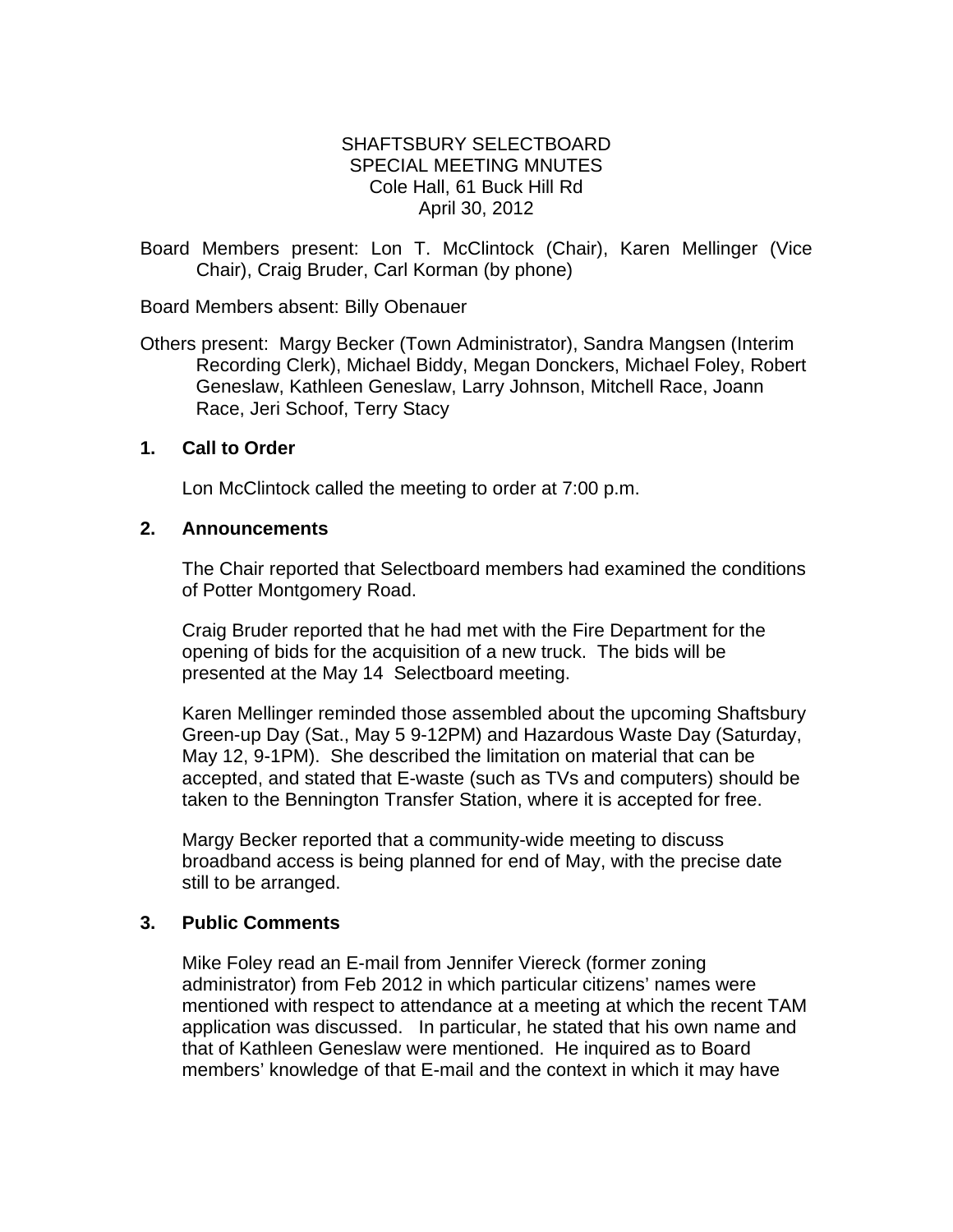arisen. He also expressed his concern about the need for transparency with respect to DRB appointments.

Kathleen Geneslaw raised questions about DRB procedures with respect to public hearings in June and July, 2011.

Michael Foley expressed his wish that minutes be approved more quickly in the future.

#### **4. Conflict of Interest Statement**

There were no conflicts expressed.

## **5. Highway Truck Bids – Bid Opening**

Lon McClintock reminded those present that bids should normally be opened at the same time, by at least two people, in order to ensure fairness.

Terry Stacy, Road Foreman, presented a tabulation of two truck bids received from DeLurey's (North Hoosick, NY) and Kenworth (Shelburne, VT). The equalized bid amounts were DeLurey's at \$88,750 and Kenworth at \$89,803.

MOTION: Karen Mellinger moved that the bid award for the purchase of a new International cab and chassis at a cost of \$88,750 be awarded to DeLurey's. Motion was seconded by Craig Bruder. Motion carried 4-0-0.

Jeff DeLurey stated the truck would be delivered in September to the body manufacturer. Truck and body should be delivered in November 2012.

It was noted that the decision for the purchase of an extended warranty is not required immediately and that bids for a new plow are expected to arrive on May 1, 2012.

## **6. TAM Host Town Agreement-Status**

Lon McClintock reported that the Selectboard has received confirmation of Development Review Board (DRB) approval of TAM's expansion of tonnage processed to 30,000 tons. Paragraph 16 of the Host Town Agreement negotiated between the Selectboard and TAM in December 2011 requires renegotiation of the Agreement when TAM has approval from the DRB for processing in excess of 20,000 tons.

Lon McClintock asked the Board members what information they would like from TAM in order to facilitate renegotiation of the Host Town Agreement. He noted that having details about any changes in operation as TAM moves toward the 30,000-ton goal would be helpful. Subsequent discussion focused on the likely increase in truck traffic on Airport Road, possible use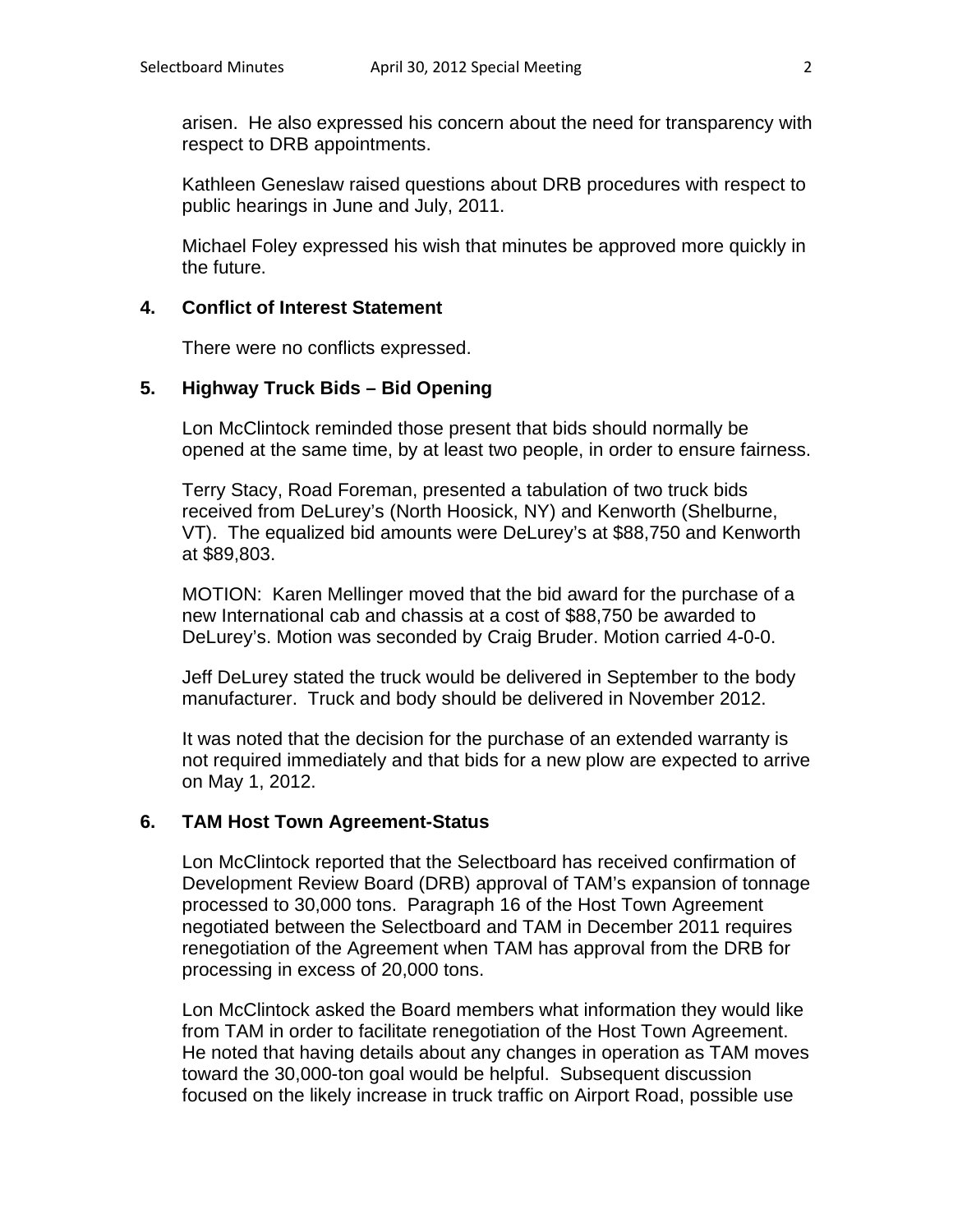of bigger trucks, and the impact of those changes on road maintenance.

The chair noted that the new agreement need not be dramatically different, but could require renegotiation at particular points, keeping the goal of fairness both to TAM and to the taxpayers.

Karen Mellinger mentioned that it would be helpful to examine other Host Town Agreements, and will investigate those in addition to researching the actual language of the relevant statute, with a view to bringing other Selectboard members up to speed on the issues at the meeting of May 21.

Information from Trevor Mance about his plans for expansion will also be solicited.

## **7. Potter Montgomery Road**

Several members examined the road before this evening's meeting. Terry Stacy described possible improvements to the road, including removal of some trees, allowing for water run-off into a new shallow ditch, and the possibility of building up the road by adding gravel. Discussion ensued.

Lon McClintock asked Terry Stacy to submit a plan for improvement to that road, including projected dollar cost, so that the Selectboard will be able consider his suggestions in the context of the town's stated priorities. Mr. Stacy was asked to conduct a site visit of the road with Tree Warden Jim White for the purpose of flagging trees that pose hazards to drivers or walkers. The Board was supportive of removal of only those trees, if funds are available within the budget.

## **8. VTRANS Bridge Inspection Reports**

MOTION. Karen Mellinger moved that the Selectboard acknowledge that the bridge inspection reports for structures inspected during calendar year 2011 have been received, reviewed, and shared with those individuals charged with preventative and routine maintenance of the structures. Craig Bruder seconded the motion, which carried 3-0-0.

(Before the vote on this motion, Mr. Korman had left the meeting because of technological difficulties when his cell phone failed.)

#### **9. Annual Financial Plan – Highways**

MOTION. Craig Bruder moved that the Annual Highway Financial Plan for maintenance and improvement of town highways be approved. Seconded by Karen Mellinger. Carried 3-0-0.

The document was signed by Board members present.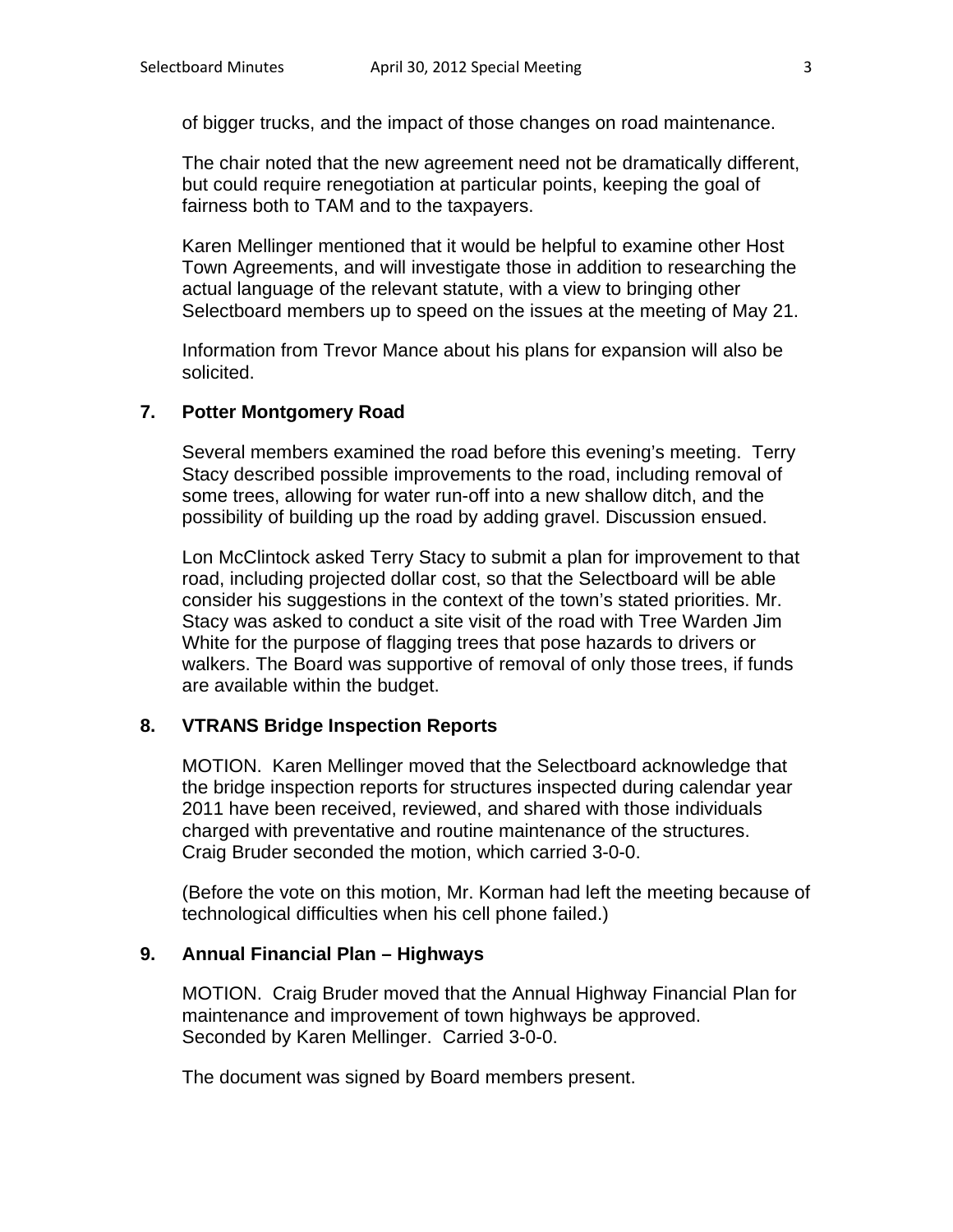Margy Becker then described the possibility of replacing the Cider Mill Culvert Project (for which the Town has received a VTRANS culvert grant) with a bridge replacement project on Lower East Road, at the request of Terry Stacy, Road Foreman. The Town would have to relinquish the culvert grant for the Cider Mill culvert upgrade before VTRANS would turn around and re-issue a grant for a different culvert/bridge. The decision on whether to swap projects will hinge on inspections by VTRANS. And more information needs to be gathered on both these projects.

## **10. Selectboard Liaison Assignments**

Discussion is deferred until a subsequent meeting when the full Board is available.

## **11. Town Administrator's Report**

Margy Becker described her work activities since the last meeting.

## **12. Other Business**

Craig Bruder reported that updates to the town's personnel policy are in progress; he hopes to identify any further changes in consultation with Margy Becker, and asked that the item be placed on the agenda for an upcoming meeting.

## **13. Minutes: 3/21/12; 4/2/12; 4/16/12**

Approval of minutes of 3/21/12 and 4/16/12 is deferred until the next meeting.

MOTION. Karen Mellinger moved that the minutes of 4/2/12 be approved, as corrected. Craig Bruder seconded. The motion was withdrawn due to lack of quorum. These minutes will be approved at a future meeting.

## **14. Warrants**

MOTION. Karen Mellinger moved approval of Check Warrant Report # 44 in the amount of \$30,775.50. Seconded by Craig Bruder. Carried 3-0-0.

MOTION. Craig Bruder moved approval of Payroll Warrant PR41 in the amount of \$112.55. Seconded by Karen Mellinger. Carried 3-0-0.

MOTION. Craig Bruder moved approval of Payroll Warrant PR42 in the amount of \$7811.58. Seconded by Craig Bruder. Carried 3-0-0.

MOTION. Karen Mellinger moved approval of Payroll Warrant PR43 in the amount of \$9682.96. Seconded by Karen Mellinger. Carried 3-0-0.